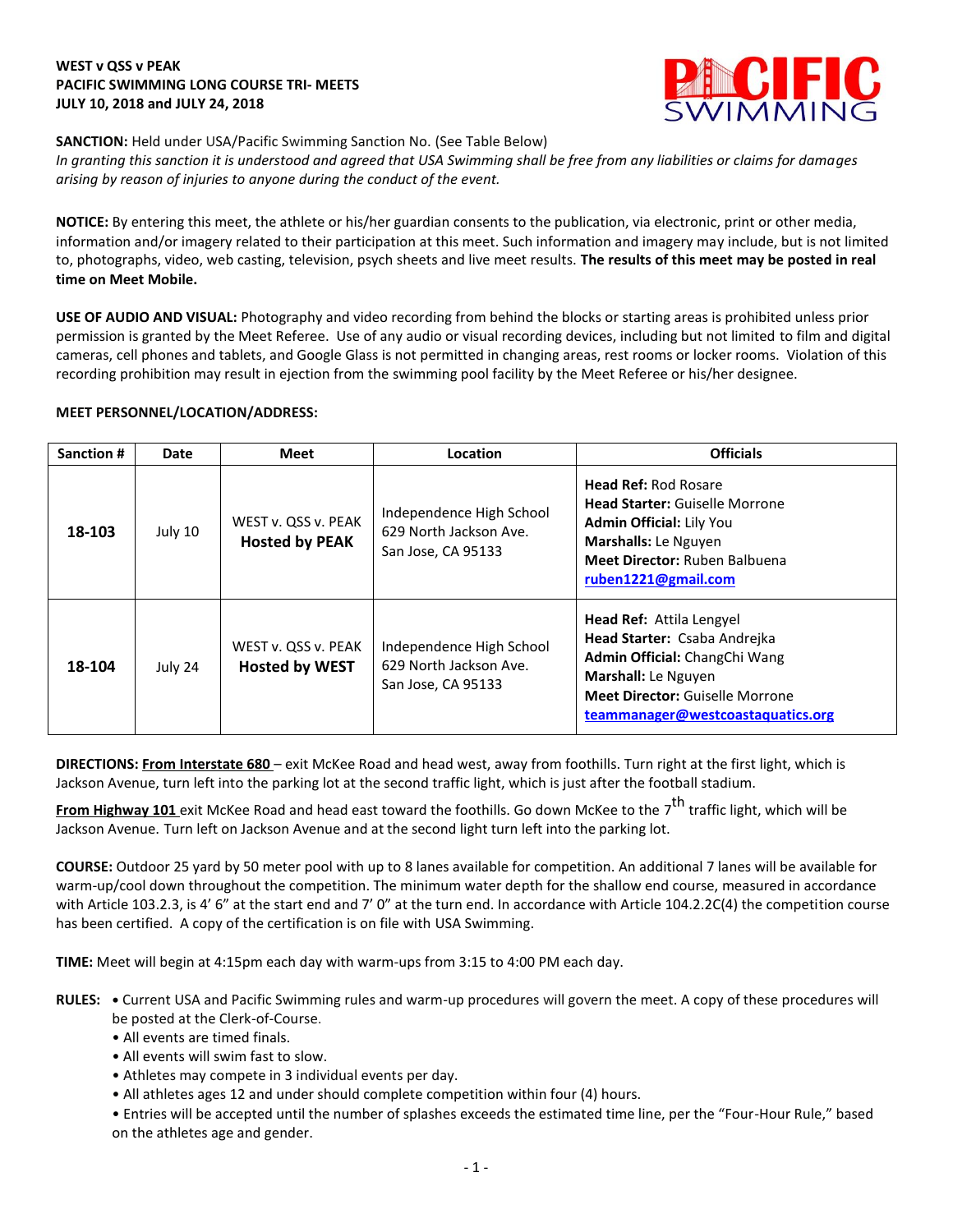- **•** If local conditions warrant it the Meet Referee, with the concurrence of the Meet Director, may require a mandatory scratch down. Immediate cash refunds will be made for any mandatory scratches.
- **All coaches and deck officials must wear their USA Swimming membership cards in a visible manner.**

**UNACCOMPANIED ATHLETES:** Any USA-S athlete-member competing at the meet must be accompanied by a USA Swimming member-coach for the purposes of athlete supervision during warm-up, competition and warm-down. If a coach-member of the athlete's USA-S Club does not attend the meet to serve in said supervisory capacity, it is the responsibility of the athlete or the athlete's legal guardian to arrange for supervision by a USA-S member-coach. The Meet Director or Meet Referee may assist the athlete in making arrangements for such supervision; however, it is recommended that such arrangements be made in advance of the meet by the athlete's USA-S Club Member-Coach.

**RACING STARTS:** Athletes must be certified by a USA-S member-coach as being proficient in performing a racing start, or must start the race in the water. It is the responsibility of the athlete or the athlete's legal guardian to ensure compliance with this requirement.

**RESTRICTIONS:** • Smoking and the use of other tobacco products is prohibited on the pool deck, in the locker rooms, in spectator seating, on standing areas and in all areas used by athletes, during the meet and during warm-up periods.

- Sale and use of alcoholic beverages is prohibited in all areas of the meet venue.
- No glass containers are allowed in the meet venue.
- No propane heater is permitted except for snack bar/meet operations.
- All shelters must be properly secured.
- Changing into or out of swimsuits other than in locker rooms or other designated areas is prohibited.

• Destructive devices, to include but not limited to, explosive devices and equipment, firearms (open or concealed), blades, knives, mace, stun guns and blunt objects are strictly prohibited in the swimming facility and its surrounding areas. If observed, the Meet Referee or his/her designee may ask that these devices be stored safely away from the public or removed from the facility. Noncompliance may result in the reporting to law enforcement authorities and ejection from the facility. Law enforcement officers (LEO) are exempt per applicable laws.

 Operation of a drone, or any other flying apparatus, is prohibited over the venue (pools, athlete/coach areas, spectator areas and open ceiling locker rooms) any time athletes, coaches, officials and/or spectators are present.

Relays may be combined heats for girls and boys.

**ELIGIBILITY:** • Athletes must be current members of USA-S and enter their name and registration number on the meet entry card as they are shown on their Registration Card. If this is not done, it may be difficult to match the athlete with the registration and times database. The meet host will check all athlete registrations against the SWIMS database and if not found to be registered, the Meet Director shall accept the registration at the meet (a \$10 surcharge will be added to the regular registration fee). Duplicate registrations will be refunded by mail.

 Entries with **"NO TIME" will be accepted. Coaches should enter "coach verified" times in an effort to seed the meet as accurately as possible.**

• The 800 free shall be limited to one heat per gender. Coaches must limit entries for these events to ensure the heat capacity is met.

- Disabled athletes are welcome to attend this meet and should contact the Meet Director or Meet Referee regarding any special accommodations on entry times and seeding per Pacific Swimming policy.
- Athletes 19 years of age and over may compete in the meet for time only, no awards. Such athletes must have met standards for the 17-18 age group.
- The athlete's age will be the age of the athlete on the first day of the meet.

**ENTRY FEES:** \$4.00 per event plus a \$10.00 participation fee per athlete. Entries will be rejected if payment is not sent at time of request. No refunds will be made, except mandatory scratch downs.

**ONLINE ENTRIES:** Teams must complete entries through their team entry system (Team Unify or equivalent) by the Wednesday prior to the meet. **Make one team check payable to the host team: 7/10 PEAK, and 7/24 WEST.**

**CHECK-IN:** The meet will be pre- seeded.

**SCRATCHES:** Any athletes not reporting for or competing in an individual timed final event that they have entered shall not be penalized.